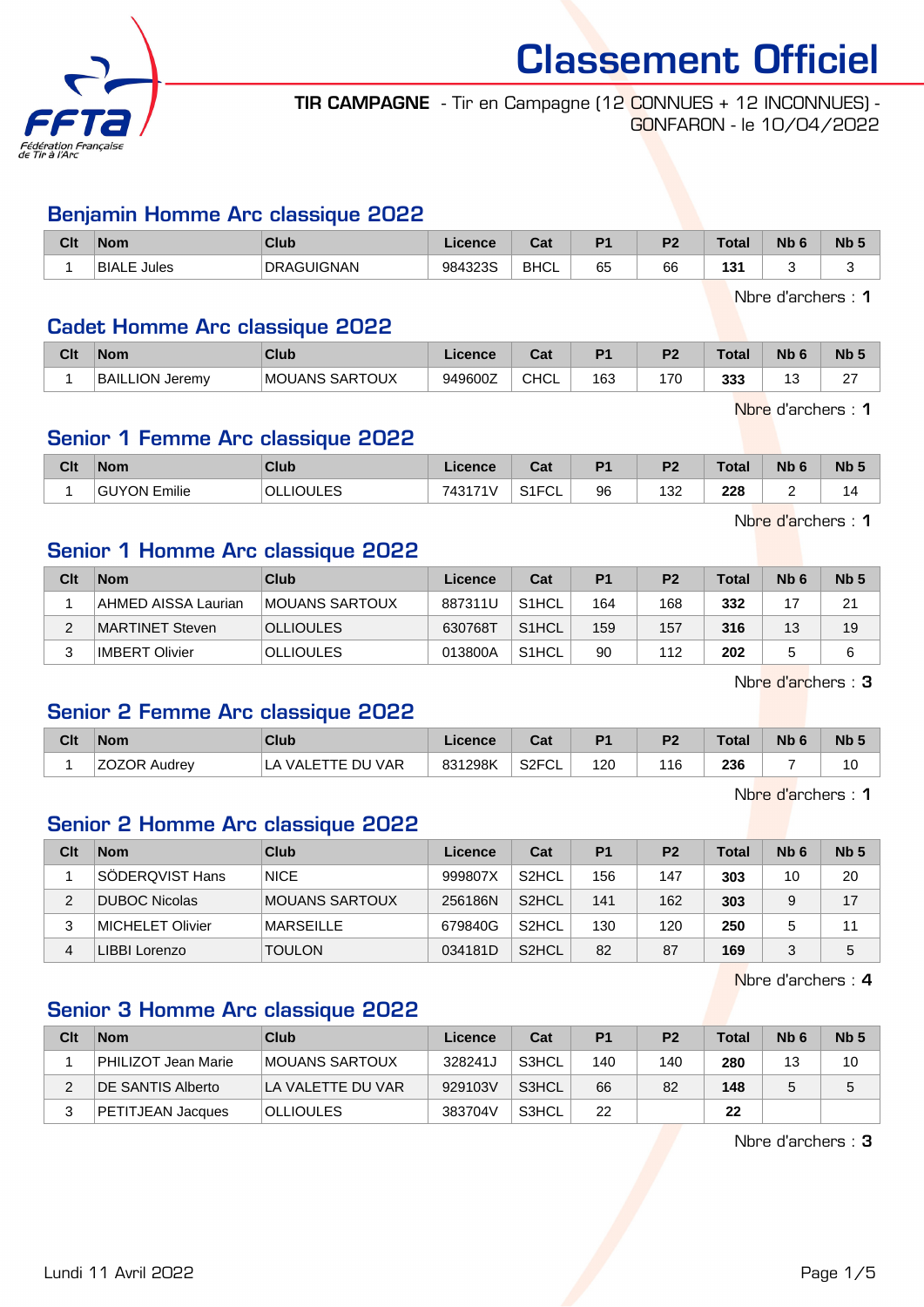

TIR CAMPAGNE - Tir en Campagne (12 CONNUES + 12 INCONNUES) - GONFARON - le 10/04/2022

#### Pro-first.1

| Clt           | <b>Nom</b>               | Club              | Licence | Cat            | <b>P1</b> | <b>P2</b> | <b>Total</b> | Nb <sub>6</sub> | Nb <sub>5</sub> |
|---------------|--------------------------|-------------------|---------|----------------|-----------|-----------|--------------|-----------------|-----------------|
|               | <b>TERMELET Virginie</b> | <b>OLLIOULES</b>  | 985567U | S <sub>2</sub> | 144       | 145       | 289          | 9               | 16              |
|               | <b>MOUTON Francis</b>    | <b>OLLIOULES</b>  | 927025L | S <sub>2</sub> | 137       | 144       | 281          | 4               | 17              |
| $\mathcal{P}$ | DEMARCHI MaËI            | LA TOUR D'AIGUES  | 914126R | C              | 145       | 133       | 278          | 6               | 15              |
| 2             | <b>DUTUIT Murielle</b>   | LA VALETTE DU VAR | 813350B | S <sub>2</sub> | 145       | 124       | 269          | $\overline{4}$  | 10              |
| 3             | PEIRANO Nicolas          | <b>OLLIOULES</b>  | 998440L | S <sub>2</sub> | 136       | 127       | 263          | 2               | 15              |
| 3             | <b>LACOUR Barbara</b>    | <b>OLLIOULES</b>  | 007964G | S <sub>2</sub> | 135       | 121       | 256          | 5               | 14              |
| 4             | <b>BAULT Stephane</b>    | <b>OLLIOULES</b>  | 032960B | S <sub>2</sub> | 117       | 126       | 243          | 5               | 13              |
| 5             | HANDY-FABRE Tom          | LA TOUR D'AIGUES  | 004140A | M              | 62        | 49        | 111          |                 | $\overline{4}$  |

Nbre d'archers : 8

## Junior Femme Arc à poulies 2022

| Clt | <b>Nom</b>       | Club                        | Licence | r.,<br>⊍aι  | D <sub>1</sub> | P <sub>2</sub> | Total | <b>Nb</b>  | Nb <sup>F</sup> |
|-----|------------------|-----------------------------|---------|-------------|----------------|----------------|-------|------------|-----------------|
|     | FFRRAI<br>Alexia | <b>MARTIN DE CRAU</b><br>ST | 858635Z | <b>JFCC</b> | 163            | 160            | 323   | . e<br>ں ا | 20<br>__        |

Nbre d'archers : 1

#### Senior 1 Femme Arc à poulies 2022

| Clt | <b>Nom</b>               | Club             | Licence | Cat                | P <sub>1</sub> | P <sub>2</sub> | <b>Total</b> | N <sub>b</sub> 6 | Nb <sub>5</sub> |
|-----|--------------------------|------------------|---------|--------------------|----------------|----------------|--------------|------------------|-----------------|
|     | GALVEZ Elodie            | LE LAVANDOU      | 458062U | S <sub>1</sub> FCO | 194            | 193            | 387          | 35               | 29              |
| _   | <b>TRUTEAU Eglantine</b> | <b>VENTABREN</b> | 811710U | S <sub>1</sub> FCO | 162            | 154            | 316          | a                | 20              |

Nbre d'archers : 2

## Senior 1 Homme Arc à poulies 2022

| Clt | <b>Nom</b>              | Club                    | Licence | Cat                | P <sub>1</sub> | P <sub>2</sub> | <b>Total</b> | Nb <sub>6</sub> | Nb <sub>5</sub> |
|-----|-------------------------|-------------------------|---------|--------------------|----------------|----------------|--------------|-----------------|-----------------|
|     | <b>GIRARD Nicolas</b>   | ST MARTIN DE CRAU       | 781398W | S <sub>1</sub> HCO | 195            | 212            | 407          | 53              | 16              |
| 2   | <b>BARET Benjamin</b>   | LE LAVANDOU             | 605788R | S <sub>1</sub> HCO | 205            | 195            | 400          | 47              | 19              |
| 3   | <b>PARPILLON Julien</b> | ST MARTIN DE CRAU       | 748101D | S <sub>1</sub> HCO | 185            | 195            | 380          | 37              | 21              |
| 4   | DRUJON Jean             | <b>MIRAMAS</b>          | 367695U | S <sub>1</sub> HCO | 177            | 188            | 365          | 28              | 23              |
| 5   | ALOUI Houssam           | <b>PUGET SUR ARGENS</b> | 878911N | S <sub>1</sub> HCO | 175            | 184            | 359          | 26              | 25              |
| 6   | <b>ROUX Mathias</b>     | AIX EN PROVENCE         | 668316F | S <sub>1</sub> HCO | 182            | 172            | 354          | 29              | 18              |

Nbre d'archers : 6

## Senior 2 Femme Arc à poulies 2022

| Clt | <b>Nom</b>           | Club                              | Licence | Cat                | P <sub>1</sub> | P <sub>2</sub> | <b>Total</b> | N <sub>b</sub> 6 | Nb <sub>5</sub> |
|-----|----------------------|-----------------------------------|---------|--------------------|----------------|----------------|--------------|------------------|-----------------|
|     | SCHOOF Myriam        | MOUANS SARTOUX                    | 848260X | S <sub>2</sub> FCO | 193            | 175            | 368          | 28               | 25              |
|     | <b>LEA Stephanie</b> | LA VERDIERE                       | 819381G | S <sub>2</sub> FCO | 140            | 143            | 283          | 8                | 11              |
|     | <b>AUBRY Corinne</b> | CHATEAU ARNOUX ST<br><b>AUBAN</b> | 936525M | S <sub>2</sub> FCO | 114            | 120            | 234          | 6                | 6               |

Nbre d'archers : 3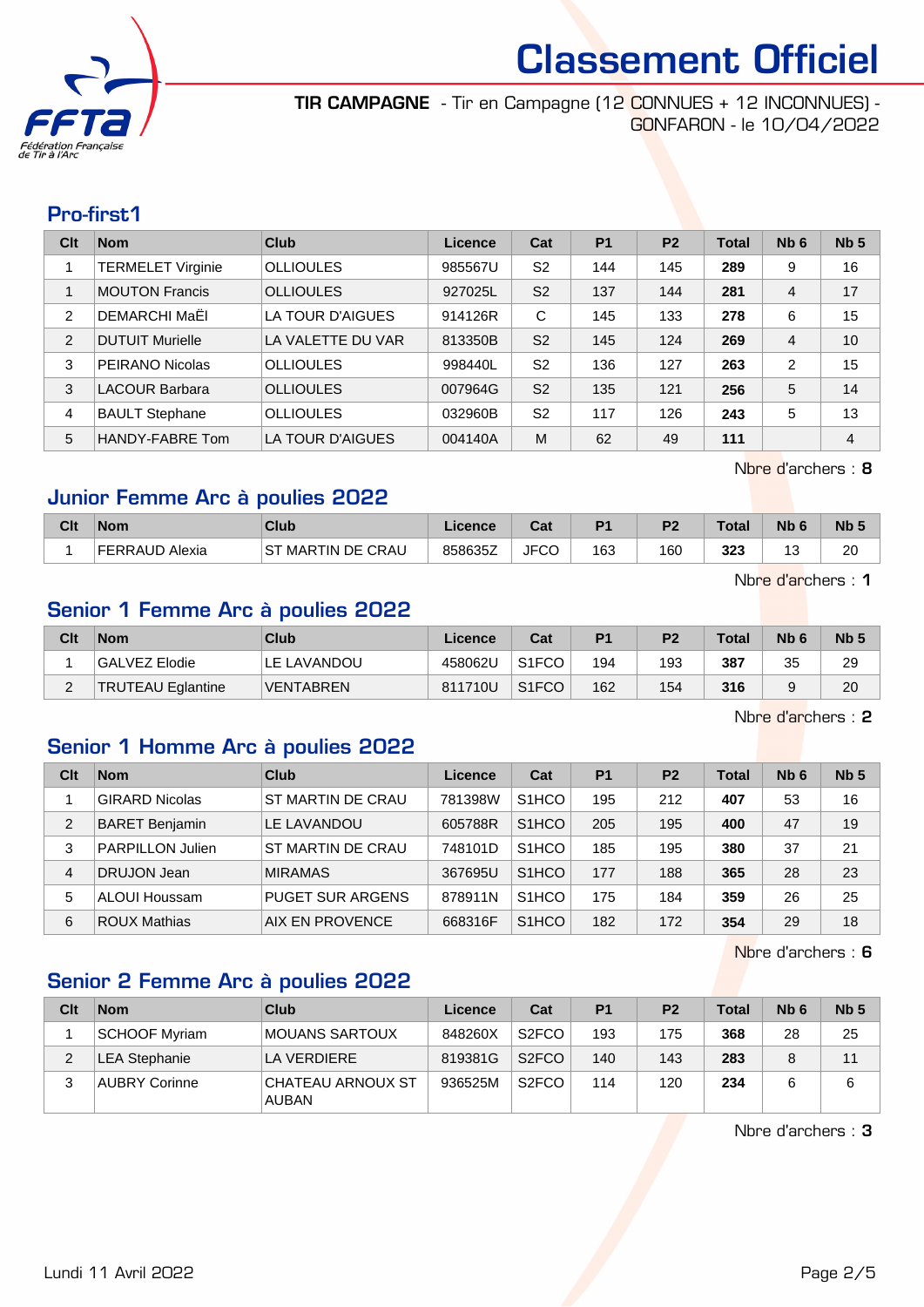

TIR CAMPAGNE - Tir en Campagne (12 CONNUES + 12 INCONNUES) - GONFARON - le 10/04/2022

#### Senior 2 Homme Arc à poulies 2022

| Clt            | <b>Nom</b>              | Club                    | Licence | Cat                | P <sub>1</sub> | P <sub>2</sub> | <b>Total</b> | Nb <sub>6</sub> | Nb <sub>5</sub> |
|----------------|-------------------------|-------------------------|---------|--------------------|----------------|----------------|--------------|-----------------|-----------------|
|                | <b>CARISTO Claude</b>   | <b>PUGET SUR ARGENS</b> | 023153S | S <sub>2</sub> HCO | 172            | 184            | 356          | 29              | 20              |
| $\overline{2}$ | <b>ALLEGRE Michel</b>   | <b>MOUANS SARTOUX</b>   | 726884S | S <sub>2</sub> HCO | 161            | 178            | 339          | 16              | 28              |
| 3              | <b>LEA Gerald</b>       | LA VERDIERE             | 650821P | S <sub>2</sub> HCO | 167            | 165            | 332          | 13              | 24              |
| $\overline{4}$ | <b>RION Fabrice</b>     | <b>MOUANS SARTOUX</b>   | 946758K | S <sub>2</sub> HCO | 167            | 163            | 330          | 16              | 23              |
| 5              | <b>LECLERCQ Cyrille</b> | <b>MOUANS SARTOUX</b>   | 895681S | S <sub>2</sub> HCO | 160            | 147            | 307          | 19              | 12              |
| 6              | <b>OUIN Bruno</b>       | <b>MOUANS SARTOUX</b>   | 413831S | S <sub>2</sub> HCO | 133            | 149            | 282          | 9               | 13              |
| 7              | <b>PARPILLON Max</b>    | ST MARTIN DE CRAU       | 714754G | S <sub>2</sub> HCO | 163            | 89             | 252          | 13              | 11              |

Nbre d'archers : 7

## Senior 3 Homme Arc à poulies 2022

| Clt | <b>Nom</b>               | Club                                 | Licence | Cat   | P <sub>1</sub> | P <sub>2</sub> | <b>Total</b> | N <sub>b</sub> 6 | Nb <sub>5</sub> |
|-----|--------------------------|--------------------------------------|---------|-------|----------------|----------------|--------------|------------------|-----------------|
|     | <b>GAY Jean Francois</b> | <b>LES PENNES</b><br><b>MIRABEAU</b> | 467957Z | S3HCO | 196            | 187            | 383          | 35               | 26              |
| 2   | <b>NOBLE Claude</b>      | LA VALETTE DU VAR                    | 688192K | S3HCO | 167            | 157            | 324          | 14               | 24              |
| 3   | <b>ALBANO Georges</b>    | CHATEAU ARNOUX ST<br><b>AUBAN</b>    | 277053V | S3HCO | 153            | 166            | 319          | 15               | 16              |
| 4   | DANLOUX Pierre           | <b>GONFARON</b>                      | 094726N | S3HCO | 152            | 159            | 311          | 10               | 21              |
| 5   | ROSSO Jacques            | <b>MOUANS SARTOUX</b>                | 375751A | S3HCO | 134            | 144            | 278          | 9                | 9               |

Nbre d'archers : 5

## Cadet Femme Bare Bow 2022

| Clt | <b>Nom</b>                                  | Club | Licence | Cat  | D <sub>1</sub> | P <sub>2</sub> | <b>Total</b> | N <sub>b</sub> 6 | Nb <sub>5</sub> |
|-----|---------------------------------------------|------|---------|------|----------------|----------------|--------------|------------------|-----------------|
|     | DELAFORGE-DURAISIN   LES ARCHERS DE<br>Lise | LURE | 926937R | CFBB | ララ             | 100            | 477<br>.     |                  |                 |
|     |                                             |      |         |      |                |                |              |                  |                 |

Nbre d'archers : 1

## Cadet Homme Bare Bow 2022

| Clt | <b>Nom</b>      | Club               | Licence | Cat         | P1  | P <sub>2</sub> | Total | N <sub>b</sub> 6 | Nb <sub>5</sub> |
|-----|-----------------|--------------------|---------|-------------|-----|----------------|-------|------------------|-----------------|
|     | GEYMET Nino     | IST MARTIN DE CRAU | 939524X | CHBB        | 138 | 144            | 282   |                  | 15              |
| ∠   | GUILLELMET Paul | <b>GEMENOS</b>     | 971363E | <b>CHBB</b> | 112 | 132            | 244   |                  | 13              |
|     | BIALE Louis     | <b>DRAGUIGNAN</b>  | 984316J | MHBB        | 62  | 100            | 162   |                  |                 |

Nbre d'archers : 3

#### Senior 1 Femme Bare Bow 2022

| Clt | <b>Nom</b>     | Club              | Licence | ◠؞+<br><b>val</b> | D4       | D0      | Total | <b>N<sub>b</sub></b> | N <sub>b</sub> <sub>5</sub> |
|-----|----------------|-------------------|---------|-------------------|----------|---------|-------|----------------------|-----------------------------|
|     | JURNIER Oceane | <b>DRAGUIGNAN</b> | 983380S | S1FBB             | 53<br>JJ | ົ<br>vü | 86    |                      |                             |

Nbre d'archers : 1

## Senior 1 Homme Bare Bow 2022

|  | <b>Clt</b> | <b>Nom</b> | Club | icence | Cat | D <sub>1</sub> | P <sub>2</sub><br>- - - | fota' | <b>NI</b> | Nb. |
|--|------------|------------|------|--------|-----|----------------|-------------------------|-------|-----------|-----|
|--|------------|------------|------|--------|-----|----------------|-------------------------|-------|-----------|-----|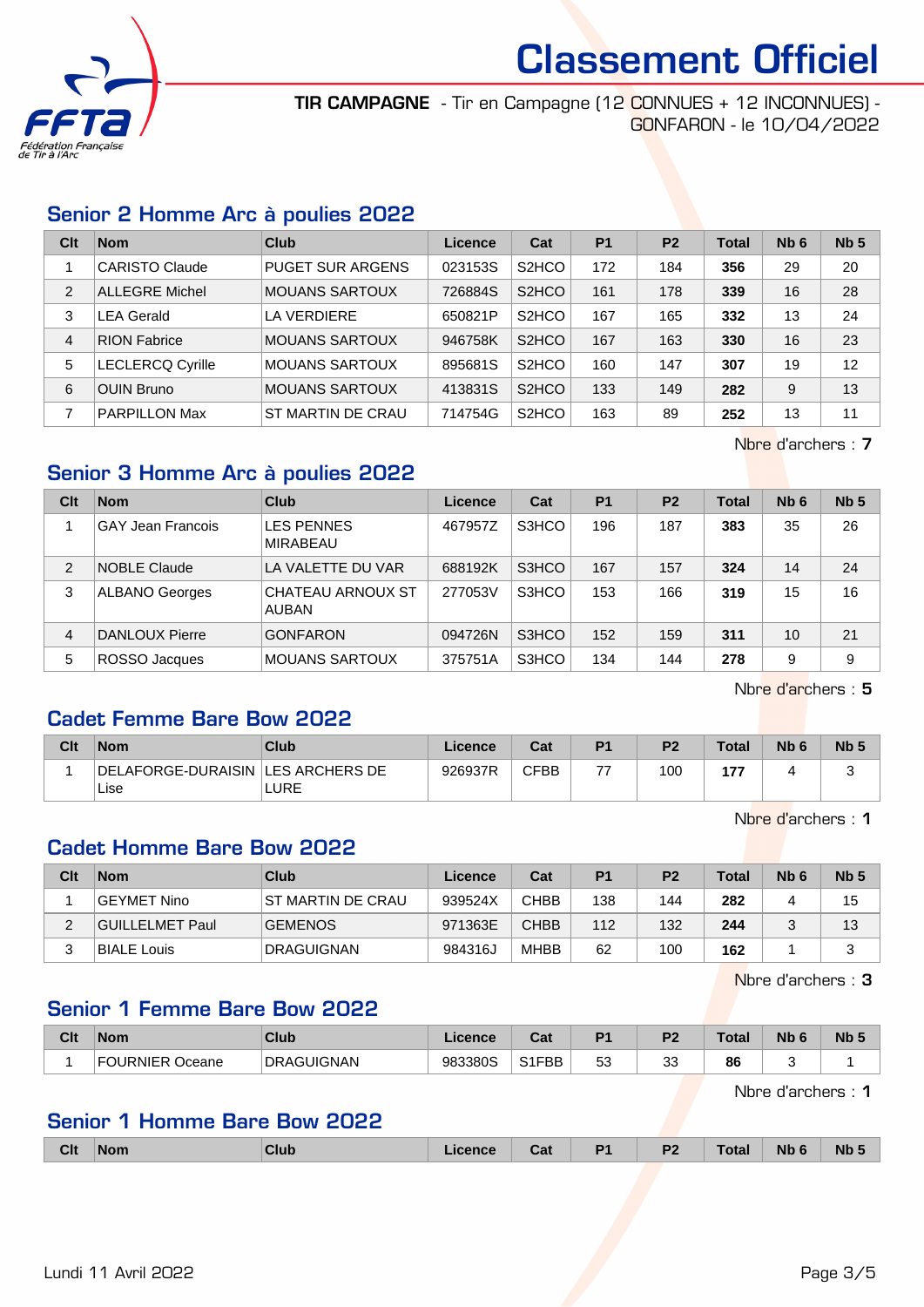

TIR CAMPAGNE - Tir en Campagne (12 CONNUES + 12 INCONNUES) - GONFARON - le 10/04/2022

#### Senior 1 Homme Bare Bow 2022 (Suite)

| Clt | <b>Nom</b>      | Club              | Licence | ◠∼<br>uai | D <sub>4</sub>                       | D <sub>2</sub> | Total | <b>N<sub>b</sub></b> | N <sub>b</sub> 5 |
|-----|-----------------|-------------------|---------|-----------|--------------------------------------|----------------|-------|----------------------|------------------|
|     | BIALE Guillaume | <b>DRAGUIGNAN</b> | 962140E | S2HBB     | $\overline{\phantom{a}}$<br><u>_</u> | ⇁.             | 143   |                      |                  |

Nbre d'archers : 1

#### Senior 2 Femme Bare Bow 2022

| Clt | <b>Nom</b>                   | Club                   | Licence | Cat                | P <sub>1</sub> | P <sub>2</sub> | <b>Total</b> | Nb <sub>6</sub> | Nb <sub>5</sub> |
|-----|------------------------------|------------------------|---------|--------------------|----------------|----------------|--------------|-----------------|-----------------|
|     | <b>BAILLION Marie Noelle</b> | <b>IMOUANS SARTOUX</b> | 748995A | S <sub>2</sub> FBB | 136            | 123            | 259          |                 | 11              |
|     | MAURICEAU Anais              | LA TOUR D'AIGUES       | 701373M | S <sub>2</sub> FBB | 109            | 103            | 212          |                 | 5               |
|     | <b>GARREYN</b> Isabelle      | <b>CHORGES</b>         | 973744T | S <sub>2</sub> FBB | 64             | 78             | 142          |                 |                 |

Nbre d'archers : 3

## Senior 2 Homme Bare Bow 2022

| Clt | <b>Nom</b>             | Club              | Licence | Cat                | P <sub>1</sub> | P <sub>2</sub> | Total | N <sub>b</sub> 6 | Nb <sub>5</sub> |
|-----|------------------------|-------------------|---------|--------------------|----------------|----------------|-------|------------------|-----------------|
|     | PUPET Matthieu         | LA TOUR D'AIGUES  | 847600E | S <sub>2</sub> HBB | 135            | 149            | 284   |                  | 20              |
| っ   | <b>HARIONG Marc</b>    | <b>OLLIOULES</b>  | 769112S | S <sub>2</sub> HBB | 124            | 125            | 249   |                  | 12              |
|     | <b>DUFFAUT Eric</b>    | LA VERDIERE       | 891263P | S <sub>2</sub> HBB | 108            | 108            | 216   |                  | 8               |
| 4   | <b>BOQUIS Philippe</b> | <b>DRAGUIGNAN</b> | 960873C | S <sub>2</sub> HBB | 67             | 71             | 138   |                  | 3               |

Nbre d'archers : 4

#### Senior 3 Femme Bare Bow 2022

| Clt | <b>Nom</b>             | Club              | Licence | Cat   | P <sub>1</sub> | P <sub>2</sub> | Total | Nb <sub>6</sub> | Nb <sub>5</sub> |
|-----|------------------------|-------------------|---------|-------|----------------|----------------|-------|-----------------|-----------------|
|     | GOUALOU Catherine      | SANARY            | 692497P | S3FBB | 97             | 135            | 232   |                 |                 |
|     | <b>BOURG Christine</b> | IAIX EN PROVENCE  | 669053G | S3FBB | 83             | 86             | 169   |                 |                 |
|     | FERLAY Marie Claude    | <b>DRAGUIGNAN</b> | 983350J | S3FBB | 38             | 22             | 60    |                 |                 |

Nbre d'archers : 3

## Senior 3 Homme Bare Bow 2022

| Clt            | <b>Nom</b>         | Club                                  | Licence | Cat   | <b>P1</b> | P <sub>2</sub> | <b>Total</b> | Nb <sub>6</sub> | Nb <sub>5</sub> |
|----------------|--------------------|---------------------------------------|---------|-------|-----------|----------------|--------------|-----------------|-----------------|
|                | <b>URAS Angelo</b> | SANARY                                | 638997M | S3HBB | 130       | 139            | 269          | 10              | 11              |
| $\overline{2}$ | CAUX Jean-Michel   | LA VERDIERE                           | 605461K | S3HBB | 125       | 144            | 269          | 8               | 12              |
| 3              | <b>MARTIN Noel</b> | <b>LA CIOTAT</b>                      | 426987S | S3HBB | 126       | 134            | 260          |                 | 14              |
| 4              | NAVARRO Pierre     | <b>OLLIOULES</b>                      | 903925C | S3HBB | 128       | 115            | 243          | 8               | 14              |
| 5              | <b>GIMENO Blas</b> | <b>MARSEILLE TROIS</b><br><b>LUCS</b> | 363708K | S3HBB | 102       | 117            | 219          |                 | 12              |

Nbre d'archers : 5

## Scratch Femme Longbow 2022

| Clt         | <b>Nom</b>    | Club              | Licence | Cat                            | P <sub>1</sub> | P <sub>2</sub> | Total | N <sub>b</sub> 6 | Nb <sub>5</sub> |
|-------------|---------------|-------------------|---------|--------------------------------|----------------|----------------|-------|------------------|-----------------|
|             | HUE Francoise | PONTOISE          | 400489P | S3FAD                          | 124            | 106            | 230   |                  |                 |
| $\sim$<br>_ | MERLE Magali  | <b>DRAGUIGNAN</b> | 014559A | S <sub>2</sub> F <sub>AD</sub> | 40             | 64             | 104   |                  |                 |